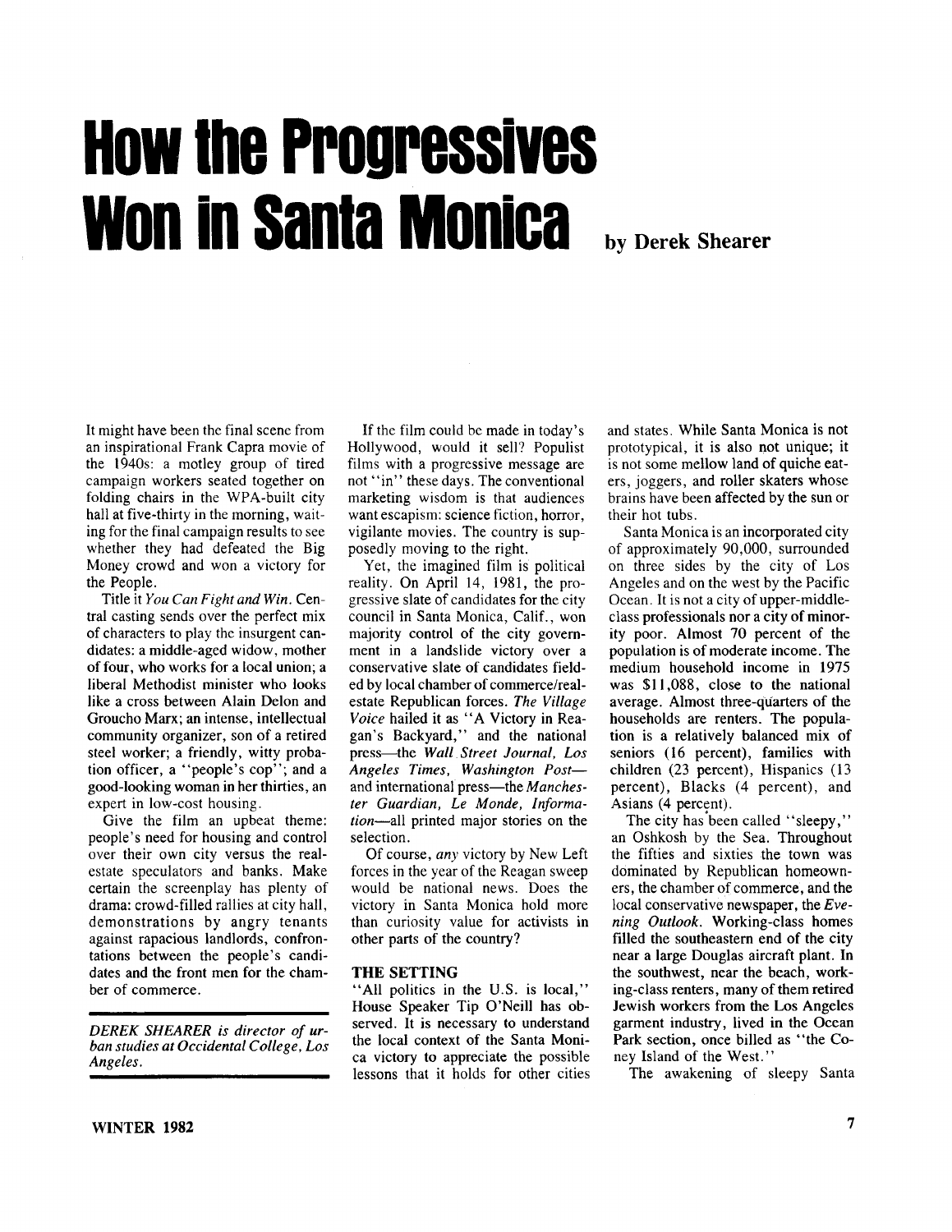Monica was a gradual process, which began in the late 1960s when the old bungalows in Ocean Park were razed to make way for Miami Beach-style high-rise developments. It was a classic case of post World War II urban renewal: a so-called lower-income "blighted" area was demolished and lower-income residents displaced. In 1966, a new freeway was completed that connected the city " more efficiently" to greater Los Angeles, making more intensive land use economically feasible. Hundreds of small bungalows in the southern section of town were demolished and replaced with apartment buildings.

Renters as a group tend to be more Democratic and less well-off than homeowners, and by the early seventies the city was voting Democratic in national elections. In 1972 George McGovern carried Santa Monica in the Presidential election—but participation in local elections, which were held in the spring, one week *after* Los Angeles held its municipal elections, remained a meager 20 percent. Many renters assumed that they lived in Los Angeles, if they thought about local government at all.

At the same time that the forces of urban development were changing the demography of the city, many sixties activists found their way to the Ocean Park section of Santa Monica in search of a pleasant and inexpensive place to live. They began to build a " community" for themselves, utilizing such "alternative" institutions as a food cooperative, a community newspaper, and a community-oriented church and, most important, they turned their organizing skills to local political issues, particularly the protection of the coastal environment and the maintenance of affordable housing. Using the legal redress provided by the state's Coastal Commission (established by statewide referendum in 1972), Ocean Park activists fought against high-rise, expensive development of their beach neighborhood. Activists waged a successful referendum battle in 1973 to "Save the Pier," which was threatened by a city council plan to turn the municipal pier into an island of condominium towers.

As the Vietnam War wound down,

local activists turned their attention to electoral politics at the local level as a way of bringing about social change. Most Santa Monica activists did not view electoral politics and community organizing as mutually exclusive. Their experience with an insensitive business-oriented local government convinced them that progressives could not leave the area of government to their opponents.

In 1976 Santa Monica was the statewide headquarters for the Hayden for Senate challenge against John Tunney in the Democratic primary. The following year many Hayden campaign workers joined in a hard-fought battle for the state assembly seat, representing Santa Monica and neighbor-

**During the campaign, Santa Monica activists learned firsthand the technology of modern electoral politics: computer-aided voter targeting, direct-mail literature appeals, and intensive Big League fundraising.**

ing Venice and West Los Angeles. Although the candidate, a progressive consumer advocate named Ruth Yannatta Goldway, narrowly lost the Democratic primary to a wealthy lawyer supported by the party establishment, the campaign was a turning point in local politics. During the campaign, Santa Monica activists learned firsthand the technology of modern electoral politics: computer-aided voter targeting, direct-mail literature appeals, and intensive Big League fundraising. These skills were combined with the activists' existing knowledge of Alinsky-style community organizing and sixties protest politics.

The nearly successful assembly race demonstrated that New Left activists could translate a progressive theme (democratic control over economic decision-making) into a viable campaign effort—but the time was not yet right for winning a majority victory.

#### **RENT CONTROL AS AN ISSUE**

The political breakthrough for Santa Monica progressives did not come from a startling theoretical insight but from practice. In 1978 a small group of senior citizens, angered and worried over rising rents in the city, organized a petition drive to place a rent-control referendum on the June ballot. Belatedly, younger activists endorsed the effort, but did not wholeheartedly involve themselves in the campaign. The local measure was defeated in the same statewide election in which Howard Jarvis's tax-reduction initiative, Proposition 13, passed by a substantial majority. Santa Monica real-estate interests spent over \$250,000, compared with \$25,000 by the rent control advocates. Anti-rent-control literature mailed to voters claimed that rent control would fast make Santa Monica another South Bronx.

During the Prop 13 campaign, Jarvis had publicly promised renters that if they supported his property-tax-reduction scheme, then apartment owners would pass some of the savings on to them in the form of lower rents. However, rents in Santa Monica jumped following the June election, and conversion of apartment buildings to condos pushed an increasing number of middle-income tenants out of their homes. Between 1977 and 1979, over 2,000 units of rental housing in Santa Monica were demolished or converted to condominiums.

Local activists decided to place rent control on the ballot for the April 1979 municipal elections. A tough law that included controls on condominium conversions and "just cause" eviction conditions was drafted by Robert Myers, an attorney with Legal Aid, and a city-wide political coalition was formed under the banner of Santa Monicans for Renters' Rights (SMRR).

SMRR was established in the fall of 1978 as an electoral coalition of three groups: the Santa Monica Democratic Club, affiliated with the liberal wing of the state Democratic party through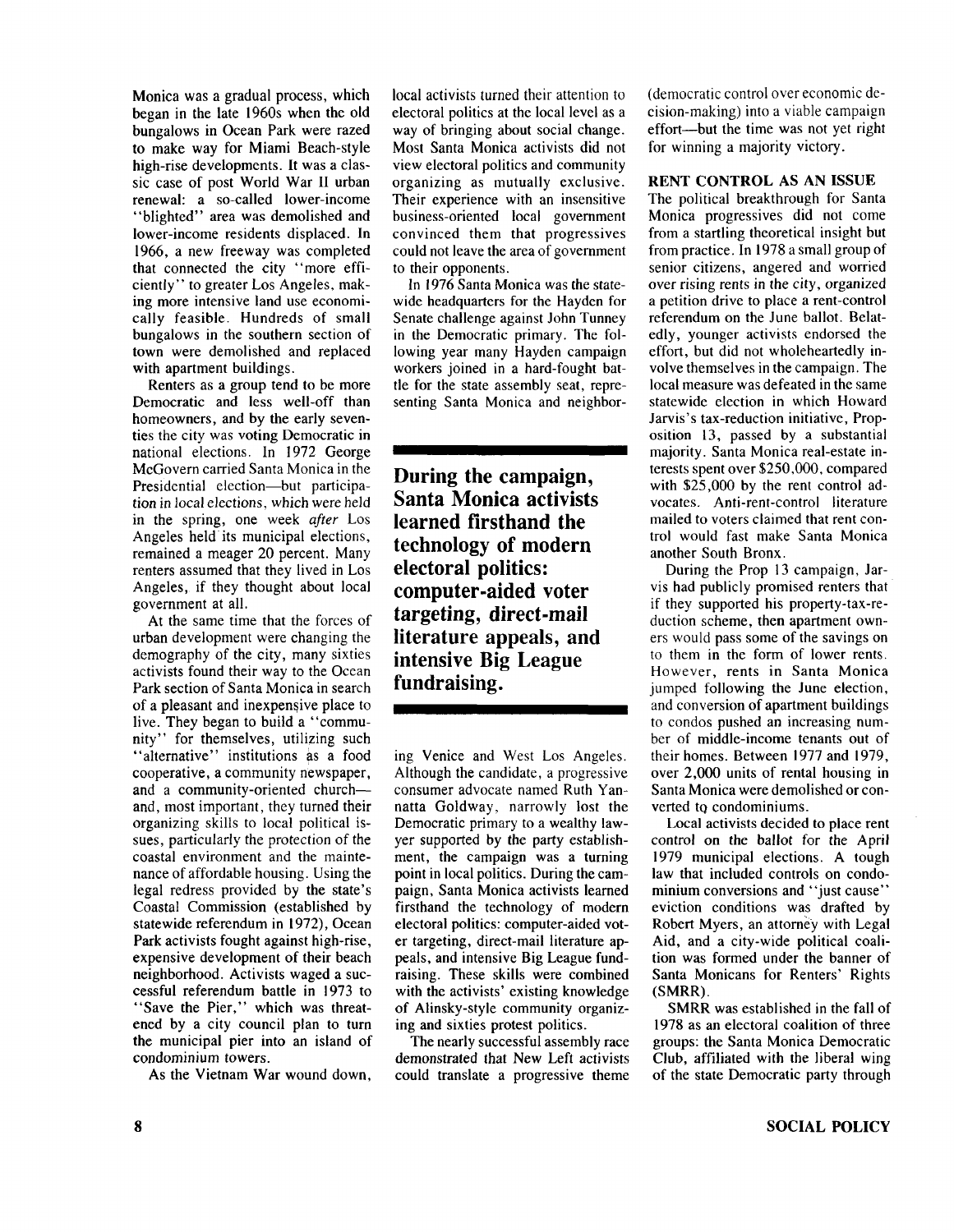the California Democratic Council; the Santa Monica chapter of the Campaign for Economic Democracy, a statewide organization of younger activists founded by Tom Hayden after his unsuccessful Senate race in 1976; and the Santa Monica Fair Housing Alliance, a local organization of housing activists, many of whom are senior citizens whose primary concern is affordable housing. Together, these three organizations provided a core group of 45 to 100 activists, most of whom had participated in previously unsuccessful electoral efforts.

SMRR sought out possible candidates for the city council to run on a ticket with the rent-control initiative. After an interview process, SMRR endorsed two candidates for the possible three open seats, therefore implicitly supporting an incumbent, a liberal Republican woman and environmentalist, for the third seat. The two SMRR candidates were consumer advocate Ruth Yannatta Goldway and William Jennings, a liberal lawyer and past president of the Santa Monica Democratic Club. Both candidates pledged to support rent control. The campaign for the council seats and for the initiative was run as a cohesive, unified effort, with a single campaign structure and a sharing of all funds.

In a bitter and hard-fought campaign, local and state real-estate and financial interests spent over \$250,000 against the initiative. Right-wing antirent-control candidates for the city council spent an additional \$50,000 in their own behalf. The SMRR coalition won a solid victory, with the rentcontrol proposition passing by a 54.3 percent to 45.6 percent margin and the two SMRR council candidates easily winning in a crowded field. The third council seat was narrowly taken by the liberal Republican incumbent who had run as an independent and neither opposed nor supported rent control.

SMRR had learned some lessons from the previous rent-control battle. This time the pro-rent-control forces simplified the electoral message by focusing on the issue of human needs and by personifying rent control through the lives of Santa Monica renters. One SMRR postcard sent out



to voters displayed a picture of an elderly couple with the word EVICTED stamped across their chests. On the back of the card, there was a message from the couple's son, who said that although he was a Goldwater Republican, he was now voting for rent control because his parents had been evicted and couldn't find an apartment they could afford. Another piece of SMRR campaign literature featured a reprint of a newspaper article headlined " Man Dying of Cancer,'' in which a terminally ill tenant explained that he had been evicted and vowed to vote for rent control before he died.

Utilizing the periodic campaign-reporting statements required by California law, SMRR reprinted the list of the hundreds of real-estate brokers, developers, bankers, and landlords and the amounts they had contributed to fight rent control, and asked voters, "Is Santa Monica for sale?"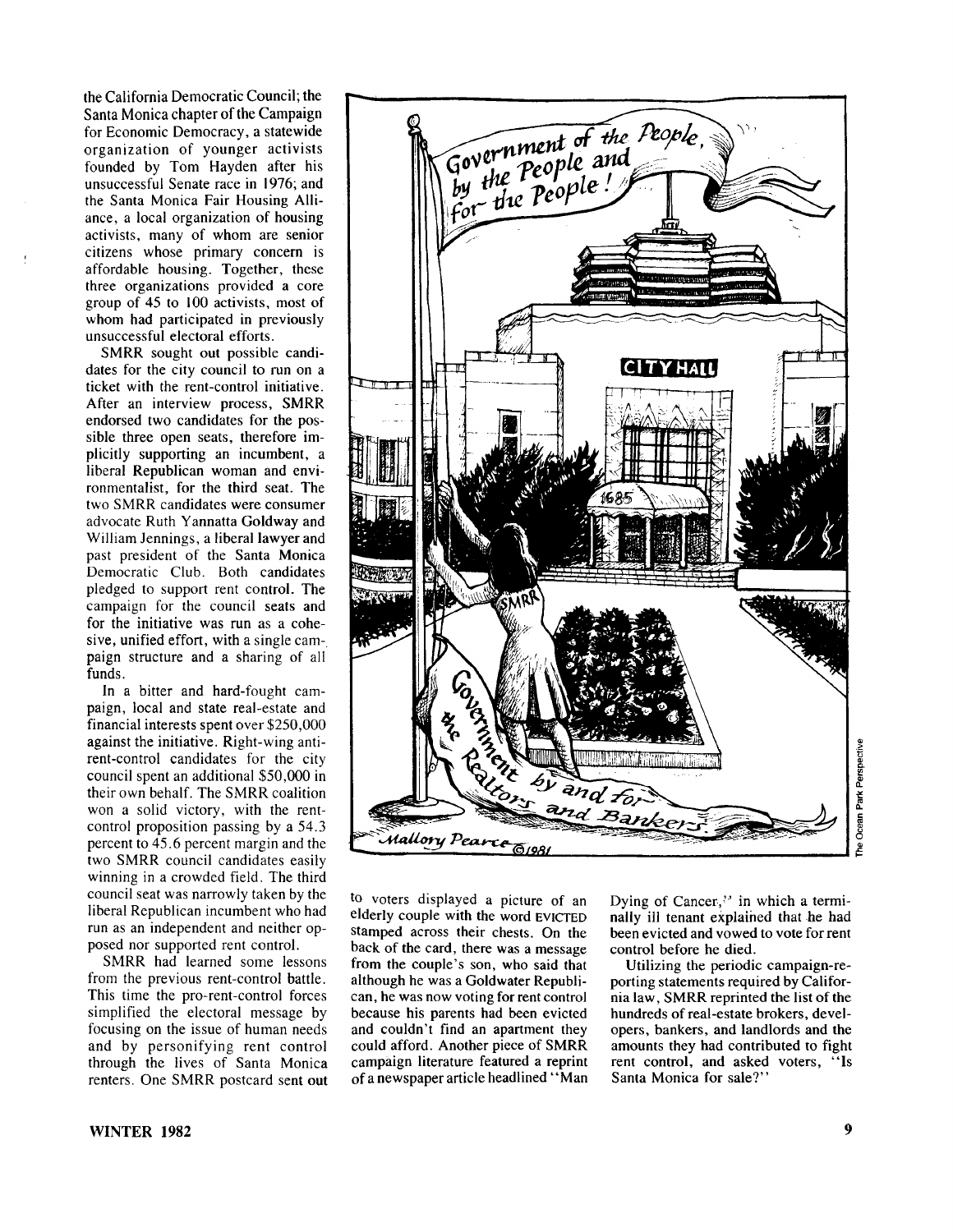SMRR's aggressive campaign tactics offset the vigorous " red baiting" attack by the opposition's professional campaign firm, whose approach was to conjure up the specter of a city on the verge of being seized by Jane Fonda and turned into a Stalinist concentration camp.

The SMRR campaign made use of its grounding in Alinsky tactics by holding a well-covered press conference in front of the bank where the incumbent Mayor worked to highlight the existing council's bias toward realestate development.

Passage of the rent-control amendment and election of two candidates in April 1979 ended the "resistance" phase of the Santa Monica movement. SMRR simultaneously now had to build a parallel power structure by operating inside the city government as a minority on the council and to defend its victory outside in the community by maintaining and broadening its base.

## **BUILDING A PROGESSIVE ALLIANCE**

The Santa Monica rent-control charter amendment established an *elected* rent-control board, the only such body in the country. Elections for the five seats were held in June. Again, the SMRR coalition recruited and interviewed possible candidates. The coalition's leadership made a decision to broaden the electoral alliance by including progressive labor locals. Two of the five candidates selected for the rent board race had labor backgrounds: Jerry Goldman—a labor lawyer who represented the United Auto Workers, United Farm Workers, and many other local unions—and Dolores Press—a medical benefits specialist with the local Retail Clerks union. The other SMRR candidates were: René Gould, a liberal, middle-class homeowner and former city planning commissioner; Bill Allen, an architect who specialized in housing; and Neil Stone, a former VISTA and civil-rights organizer turned low-income-housing developer.

The real-estate industry put forward its own opposition slate of five candidates—but the SMRR team won all five seats.

**The Santa Monica rent-control charter amendment established an** *elected* **rent-control board, the only such body in the country.**

Over the summer of 1979, hundreds of law suits were filed against the law. Initial decisions by judges failed in halting the city from enforcing the law, so in the fall the real-estate industry qualified its own ballot initiative—an anti-rent-control measure deceptively titled the Fair Rent ordinance—and formed a front organization, the Fair Rent Alliance, to support the initiative on the November ballot.

Due to illness, one of the conservative incumbents on the council resigned, and the filling of an open council seat was also at issue in the fall election. SMRR selected Cheryl Rhoden, a single parent and longtime community organizer, as its candidate, and again ran a combined campaign effort. Although once more outspent by a ratio of ten to one, SMRR defeated the real-estate industry's ballot measure and elected Rhoden to the council, giving SMRR three of seven seats on the city council. SMRR's labor outreach efforts paid off in contributions from a number of unions and in the endorsement of Rhoden by the Los Angeles County Federation of Labor.

In the postelection reorganization of Santa Monica's council-manager form of government, the three SMRR council members supported a moderate Republican for the Mayor's position (the Mayor is elected from among the council members as the leader of the council) in return for his vote to make SMRR council member Ruth Goldway Mayor pro tem. The working alliance with the moderate Republican Mayor provided SMRR with a fourth vote on many issues in the months that followed. Although in the minority, the SMRR council members managed to pass some legislation: a fairhousing law, which banned " Adults Only" buildings (except for senior citizen projects); a consumer law requiring that stores show the price on all items, even if the store installs an electronic scanner at the checkout stand; increased funding for paramedics; increased funding for socialservice agencies; a new city-sponsored recycling center; and a consumer affairs staff in the city attorney's office. Most important, the city voted funds to operate the rent-control administration and to defend the law in court.

SMRR council members also successfully redirected Community Development Block Grant funds to neighborhood organizations in the city's poorer and minority sections. Previous councils had ignored HUD regulations on the use of CDBG funds—which SMRR exposed—and the council was pressured to redress past funding inequities. City funding for neighborhood-based organizations is an important element in SMRR's overall goal of democratizing urban life and empowering citizens to participate in decisions that affect their own lives.

On the rent-control front, the state real-estate industry took the Fair Rent ordinance and qualified it for the statewide June 1980 ballot by hiring students to gather signatures, often on campus where potential signators were deceptively told that this was a rentcontrol initiative. Santa Monica activists played key roles in the statewide effort that defeated the Fair Rent initiative by an overwhelming margin of almost two to one. The victory was impressive, given that the state's realestate industry spent \$5.5 million against the renters' rights advocates' \$160,000—an overkill ratio of 40 to one. Vital to the progressive victory were television commercials that exposed the duplicity of the Fair Rent Alliance. These were prepared by Bill Zimmerman and his associates at Loudspeaker, one of the few progressive campaign firms in the country. Zimmerman, a Ph.D. in psychology from the University of Chicago who gave up his academic career for the antiwar movement, learned his trade as campaign manager for the Hayden for Senate effort and later as media director for a statewide initiative sponsored by the United Farm Workers.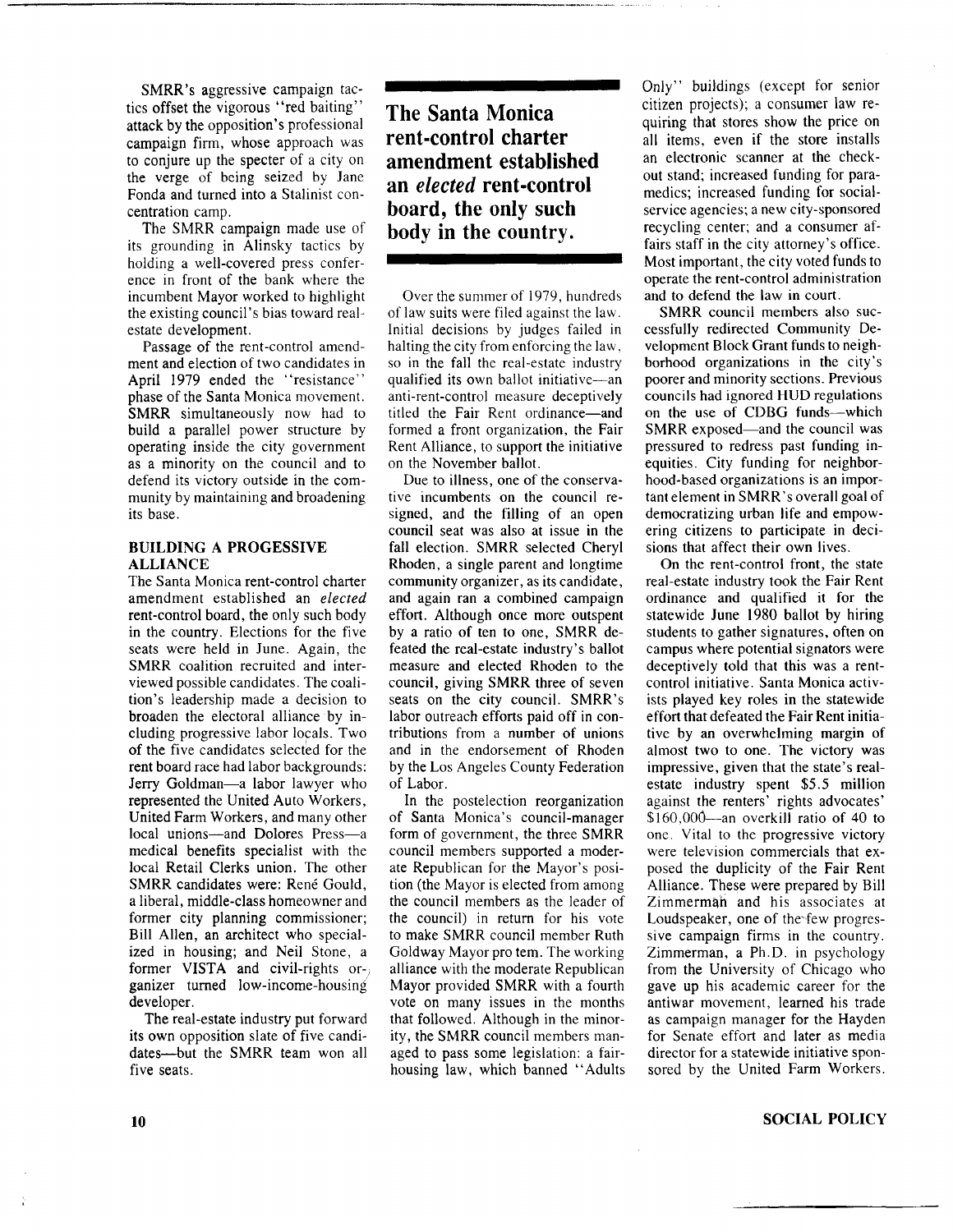The rent-control forces were aided in their media efforts by public-interest lawyers who specialize in communications law, and who used equal-time regulations to win \$400,000 in free air time for Zimmerman's commercials.

The statewide victory against the anti-rent-control forces demonstrated how objective circumstances (inflation) and subjective action (the leadership from activists in Santa Monica and other housing organizers around the state) could dramatically alter public opinion about an economic issue. In only three years, between 1977 and 1980, public opinion in California shifted from two-thirds opposed to rent control to two-thirds supporting rent control and supporting the general proposition that affordable housing was a basic right that the government should help ensure.

# THE 1981 VICTORY

After having successfully defended rent control in the statewide elections, SMRR activists began in the fall to prepare for the coming spring municipal elections when a majority of the council seats would be up for a vote.

In December SMRR convened an issues conference to debate programs and platform for the council race. Position papers on housing, crime, neighborhood planning, women's issues, and economic development were presented and discussed, and a set of "Principles of Unity" was adopted to which council candidates would commit themselves.

Over Christmas, while the policy discussions were underway, SMRR received a sudden shock. One of SMRR's three council members, lawyer Bill Jennings, abruptly resigned as co-chair of the coalition and denounced SMRR to the local press as an authoritarian organization that demanded "ideological purity" from its elected representatives. Jennings's position was attributed to his growing corporate law practice and to his own "macho" personality. "Bill couldn't stand going to meetings and having to discuss issues with the grass-roots organizers," commented one SMRR activist. " He also couldn't stand being overshadowed by two strong women, Ruth [Goldway] and Cheryl [Rhoden], on the council."

Jennings's action was a timely reminder of the importance of picking trustworthy candidates for the coming election battle. To gain a two-thirds majority on the seven-member council, SMRR had to win all four seats up for election.

After the interview process, SMRR selected four candidates for the council: James Conn, a Methodist minister and longtime organizer of community-based organizations; Ken Edwards, a probation officer and leader of the local Democratic Club; Dolores Press, a Retail Clerk union employee and chair of the Rent-Control Board; and Dennis Zane, a key organizer and manager of previous rent-control campaigns and a leader in the local chapter of the Campaign for Economic Democracy. For the one open seat on the Rent-Control Board, SMRR endorsed Leslie Lambert, an urban planner and housing expert with the state's Housing and Community Development Department.

SMRR began its campaign organizing early. A mailing went out over Christmas to previous SMRR supporters and raised over \$5,000 to get the campaign rolling. A canvass operation was organized in which five full-time paid workers went door-to-door every evening and solicited contributions from renters for SMRR. During the campaign, the canvass produced a net



From the left, James Conn, Ruth Yannatta Goldway, Dolores Press, Leslie Lambert, Dennis Zane

**WINTER 1982 11**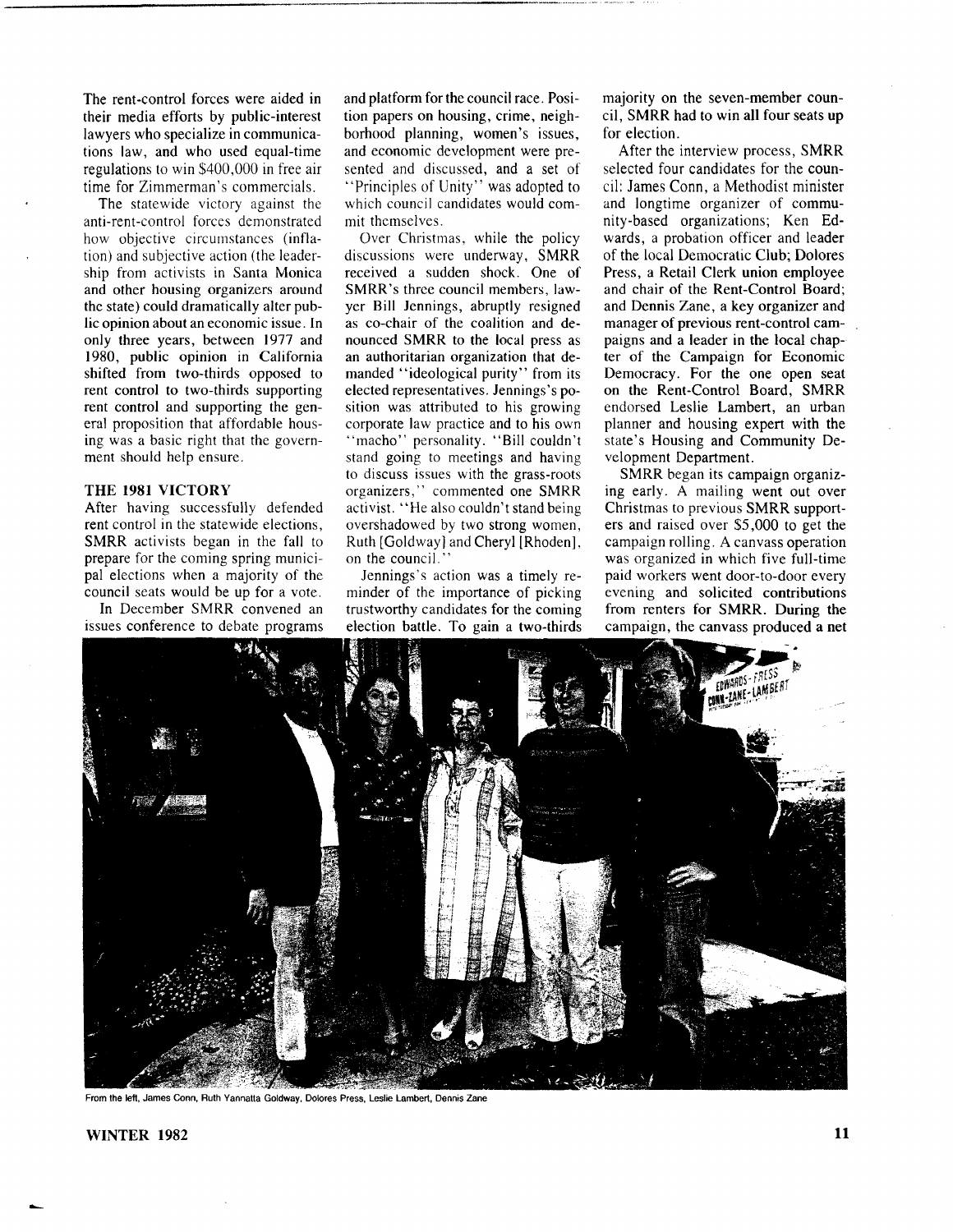profit of over \$10,000. As in previous campaigns, an official campaign structure was adopted with campaign management, field operations, fund-raising, volunteer coordination, and press all being handled by full-time, experienced, but low-paid people. A professional poll was commissioned to test SMRR's stands on issues, including voters' perceptions of rent control and their opinion of various candidates and public figures.

From the poll results, it was clear to the SMRR campaign staff that the candidates could not and should not run solely on rent control. Crime was heating up as an issue in the city, fueled by a few particularly violent crimes in the homeowner area of town and by excessive media coverage of violent crime all over Los Angeles county. The media's tendency to highlight crime was intensified by the endof-the-year ratings sweep and their desire for an increased audience share.

A right-wing group in the city called Santa Monicans Against Crime (SMAC), which had been agitating for increased police protection in the R-l residential areas, decided to place a strong law-and-order initiative on the April ballot. It appeared that SMAC's head, Pat Geffner, a twice-defeated conservative candidate for city council, intended to "ride" the crime initiative to victory in the election.

Early in the New Year, the conservative organization, the Santa Monica Citizens Congress, which had been formed the previous year in opposition to SMRR, endorsed a slate of four candidates for city council and adopted a strong anticrime position. Anti-rentcontrol forces lined up behind the Citizens Congress's law-and-order slate.

While SMRR shares a radical analysis of the root causes of crime, it also understood that fear of crime is a reality in American society and that progressives must face up to it and not let the right exploit the issue as their exclusive property. There are ways that communities can tackle crime in a nonracist, community-oriented fashion; the key is to involve the community through a broad-based neighborhood effort at crime control.

The SMRR council members agreed to place a counter-crime initiative on the ballot to give SMRR its own anticrime measure to campaign for while fighting against the right-wing measure. Both initiatives allowed increased city spending for police over the limitations imposed on local spending by the statewide Gann initiative (passed the previous November). However, the right-wing initiative included a property-tax break for apartment owners, placed the police chief above the city council in his authority over the police budget, and called for the city to sell off "unprofitable" municipal enterprises to raise money for the police.

The SMRR initiative simply called for increased spending for protective services. In SMRR campaign literature, the coalition argued for a balanced, community-based approach to crime prevention that included better street lighting, safer physical design of streets and buildings, neighborhood watch programs and stronger locks and doors on apartments, as well as more police on the streets. The SMRR mailings to voters on crime were not hysterical in tone nor defensive; the material was straightforward and practical. One SMRR piece consisted of a crime prevention guide that detailed helpful hints on burglary protection (taken from a guide prepared by the police department for the local Rotary Club) and that explained the city's existing crime prevention program such as Operation Identification and Ride-Along. At campaign forums, the SMRR candidates—led by Ken Edwards, an expert on juvenile crime, and Jim Conn, who had organized a neighborhoodbased anticrime program in Ocean Park —explained SMRR's anticrime program and attacked the right-wing rhetoric of the opposition as fear-mongering and counterproductive.

The Citizens Congress ran a singleissue campaign, utilizing slick mailings that charged that SMRR was " soft" on crime and wouldn't protect citizens from criminals. One Citizen Congress mailing featured Ronald Reagan and linked the attempt on his life in Washington, D.C., to the alleged crime wave in Santa Monica.

SMRR knew from its door-to-door canvass and from its telephone outreach program that while voters were concerned about crime, they were also concerned about housing costs and about environmental issues such as toxic pollution and high-rise development in the city.

On crime, SMRR met the right's attack and neutralized it with a positive program, not a defensive response. In other issues, SMRR went " out front" early to define issues for voters. Using photos of new high-rise office buildings under construction in downtown Santa Monica, SMRR sent out a giantsize postcard calling for public control over heiter skelter commercial development to preserve the city's humanscale character. Another postcard to voters featured a young boy getting a drink of water from the kitchen tap, and asked: " Is this water safe?" On



the back, SMRR candidates pledged to pass a local toxics disclosure ordinance—àn issue of concern after traces of cancer-causing substances were discovered in the city water supply a few months before.

SMRR candidates promised to defend rent control againt the continued attack in the courts by real-estateinitiated law suits, while the Citizens Congress maintained that rent control was "not an issue in the campaign." SMRR's position gained added impact during the campaign when a local judge, in one of the many suits against the rent-control law, offered a "tentative" opinion that parts of the rentcontrol law were unfair to investors and therefore unconstitutional. The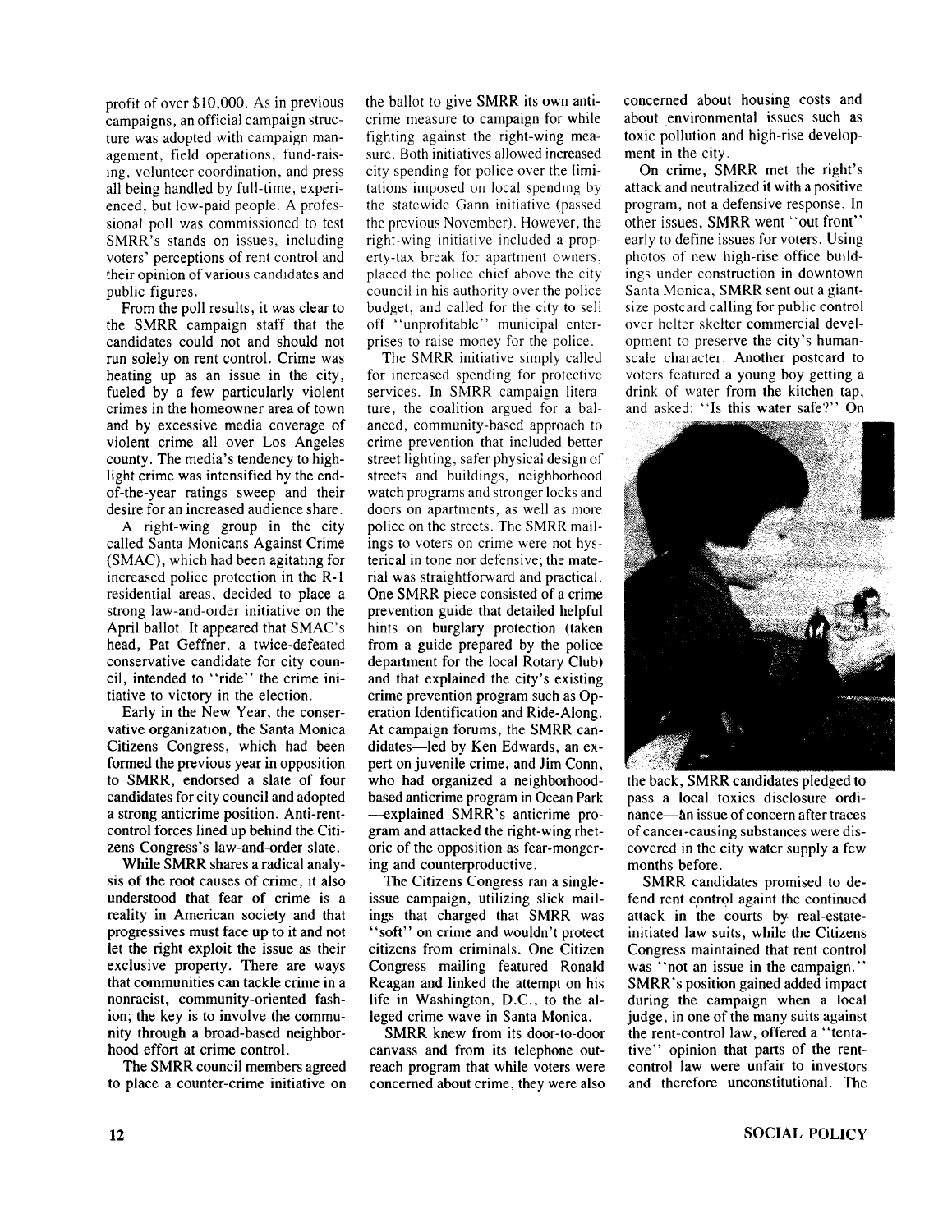judge asked the city and rent board to respond within three months to his opinion, making the composition of the council an even more crucial issue to renters. A council majority hostile to rent control could have refused the rent board attorneys the resources necessary to appeal an adverse judgment from the court in the case, and such a majority could have hired a city attorney who would compromise the rent board's efforts to enforce the law.

Defending the Santa Monica rentcontrol law was important to renters who— according to a UCLA study had collectively saved \$54 million a year in potential rent increases, an average of \$126 a month per unit. In addition, the rash of demolitions and condo conversions in 1979 was still very much in renters' minds.

After taking their own poll—which showed majority support for rent control, for limits on high-rise development, and for controls on toxic substances—the Citizens Congress did a "me too" on these issues and announced that they were for "reasonable" environmental protection. In its campaign roundup story, the *Los Angles Times* commented:

SMRR has become, through organization, hard work and political acumen, the dominant political force in the city. . . .

The group's opposition—the Santa Monica Citizens Congress, which is backing a four-member city council slate, is running more on antagonism to SMRR than on its own political program. . . .

Except for a proposal to add more police, the Citizens Congress candidates have reacted to avowed SMRR goals rather than developed an alternative philosophy of their own.

"In that sense," acknowledged Russ Barnard, one of the candidates endorsed by the Citizens Congress, " The SMRR candidates have run the positive campaign, we the negative.'

As in past campaigns, SMRR sent voters a list of the opposition's campaign contributors, who raised more than \$250,000, and were mostly from real-estate and downtown business interests, and said to voters, " And now they say they're for rent control. Who are they kidding? Santa Monica is still not for sale."

SMRR candidates received the endorsement of the Los Angeles County Federation of Labor and many local unions, as well as support from many leading Democratic party leaders in southern California, even many who had mixed feelings about rent control as a strong party program. In addition to the direct mail and door-to-door fund-raising, SMRR organized fundraising events featuring Ralph Nader, former Arkansas governor Bill Clinton (now an official of the Democratic National Committee), and television star Ed Asner. In particular, the Nader event was both a fund-raising operation and an effort to link the local battle in Santa Monica to similar progressive efforts around the country.

SMRR again used its organizing skills to fill city hall when anti-rentcontrol council members tried to weaken the city's legal stand on defending the rent-control law. And when a local newspaper revealed the existence of a secret business-sponsored "good government" committee, which was funneling money to the Citizens Congress, the SMRR campaign held a press conference in front of the committee chair's savings and loan and had a field day with the television press coverage.

By combining door-to-door voter preferencing with an active telephone operation, SMRR identified over 15,000 supporters, whose names and addresses were transferred by computer to individual door hangers that displayed the voter's polling place. At four a.m. on election day, Tuesday, April 14, over 100 SMRR volunteers were up at daybreak in the final getout-the-vote effort. The Citizens Congress had to resort to hiring fraternity members from UCLA and local high school kids at \$50 each to remove SMRR's door hangers. Roving SMRR squads chased the hired hands off the streets and protected most of the SMRR literature.

A lthough once more outspent (\$250,000 or more to \$80,000), the SMRR coalition won an impressive 57 percent to 43 percent victory and elected all four of its council candidates, its single rent board candidate, and the two candidates it endorsed for the school board late in the campaign. The SMRR-supported anticrime initiative passed overwhelmingly, while the right-wing law-and-order measure went down in defeat. It was a clean sweep for the progressive slate and program.

#### **THE FIRST 100 DAYS**

SMRR campaigned on the slogan of making Santa Monica "a city where people come first." Beginning with its first night in office, the new progressive majority has attempted to make the slogan a reality. In its first 100 days in office it began the process of opening up city government to citizen participation, revised and revamped the city staff to carry out its new policies, and acted quickly in policy areas where law and economics allowed swift action.

Initial steps included:

• The new council selected incumbent Ruth Yannatta Gold way as Mayor and immediately named Legal Aid attorney Robert Myers, author of the rent-control charter amendment, as the new city attorney.

• Its second day in office, the council enacted an emergency six-month moratorium on construction, aimed at high-rise office development and condominiums. Three citizen task forces on the future growth of the city were named to consider new zoning requirements in the downtown district and in residential areas, and changes in the planning and permit process. These task forces began meeting twice a week over the summer.

• The council immediately appointed a citizens' task force on community crime prevention to come up with a comprehensive program for increased spending for protective services. Rank-and-file police were named to the task force along with public defenders, urban sociologists, and community organizers.

• The council appointed progressives to open seats on all city commissions and boards.

• The council established a new Commission on the Status of Women and made plans, through citizen task forces, to consider establishment of a